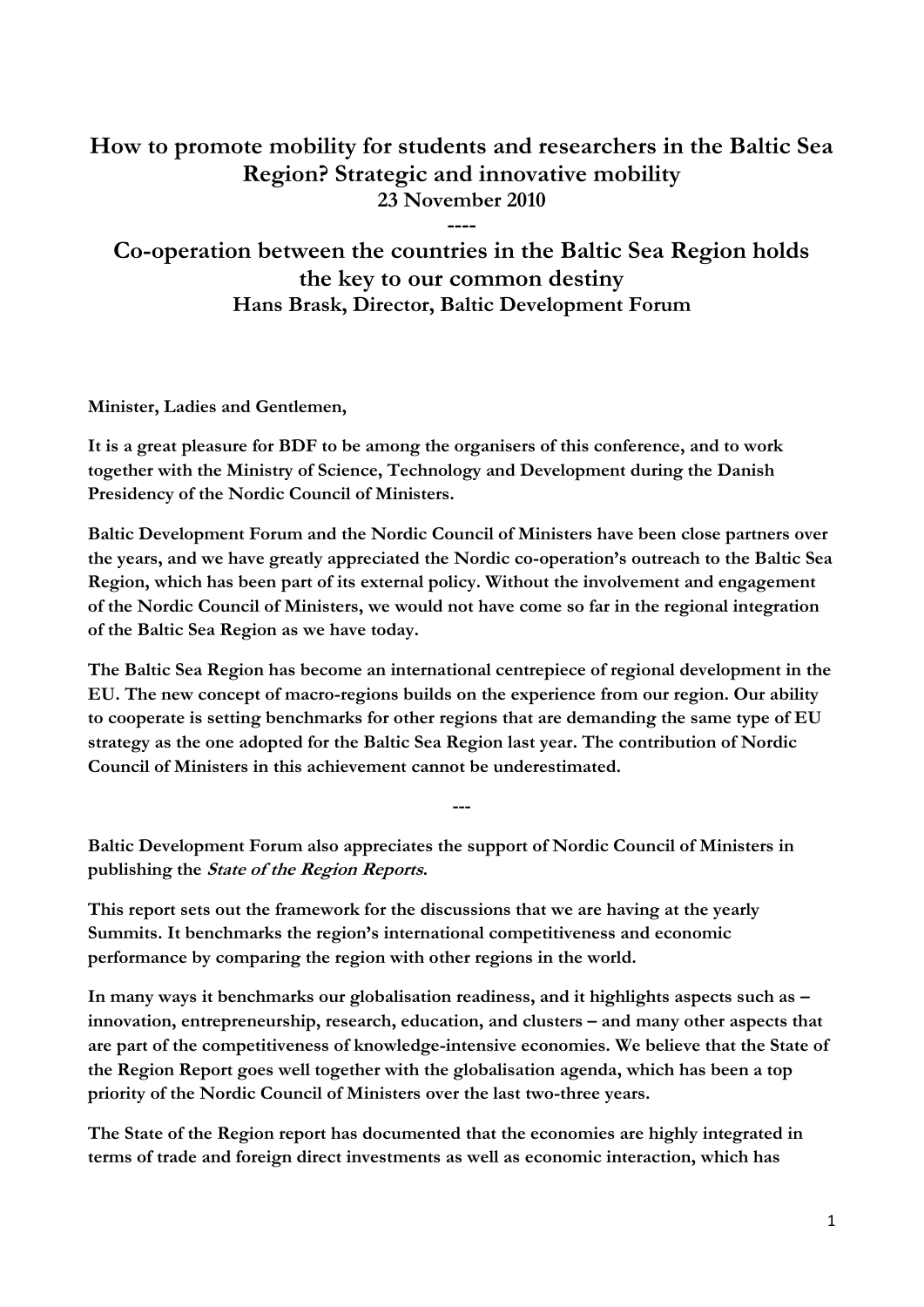**developed through cross-border company structures. It also states that many more positive neighbour effects on our economies could be developed and achieved if efforts were made to pull together our shared advantages and competences. Positive neighbourhood effects do not come easily. They need to be earned. We have to remember this simple but important statement.**

**It should call for us planning initiatives that can improve our competitiveness on a global scale. One flagship example of such joint planning is the European Spallation Source centre that will open in Lund, Sweden in 2013. It is expected to have a major impact on the whole Oresund region, but also beyond, through the establishment of specific science-links to other countries in the region. I will not go into detail of this project, but just highlight that it is a promising cross-border project, which will attract foreign researchers and improve the excellence in science and research in our part of Europe.**

**If this project is going to be a success, I believe that the topic of today's conference is of utmost importance. The flexibility and mobility of students and researchers will be crucial also if we want to see spin-offs in terms of innovation and ultimately products that can be placed on the market. We need to create optimal framework conditions for students, researchers and knowledge workers as a means of improving our competitiveness.**

**Last year, Baltic Development Forum published a report on today's topic: Northern European Knowledge Market: Creating a Single Market for Knowledge in the Baltic Sea Region. Our**  conference moderator – Mikael Lindholm was the author of the report, which was based on in**depth interviews with 20 business representatives from knowledge-intensive industries. The objective was to identify the main barriers for researchers, knowledge workers and technology to move more freely from country to country in the region, and to come up with policy recommendations that would help establish a Northern European Knowledge Market.**

**I hope that the recommendations from this report will be part of the conference today [the report can be found among the conference material.**

**Our conference is also part of the implementation of the EU Strategy for the Baltic Sea Region, since it is an objective to promote the so-called 5th Freedom of the EU – the free movement of knowledge and ideas. We will need to report back to the Commission and the other partners, and the outcome of our discussion today. Basically, the other partners involved in the strategy will be interested to know whether this issue is worth pursuing further.** 

**---**

**Next year, the EU strategy will go through its first midterm review during the Polish EU Presidency of the EU. One key question will be placed: have we sufficiently well defined the main drivers for this region's economic development and competitiveness? And should mobility of students and researchers and university cooperation be part of the process ahead?** 

**Today, more than 80 flagship projects are under implementation, and the strategy includes many different objectives. Is this one of them we need to explore further? We would argue yes!**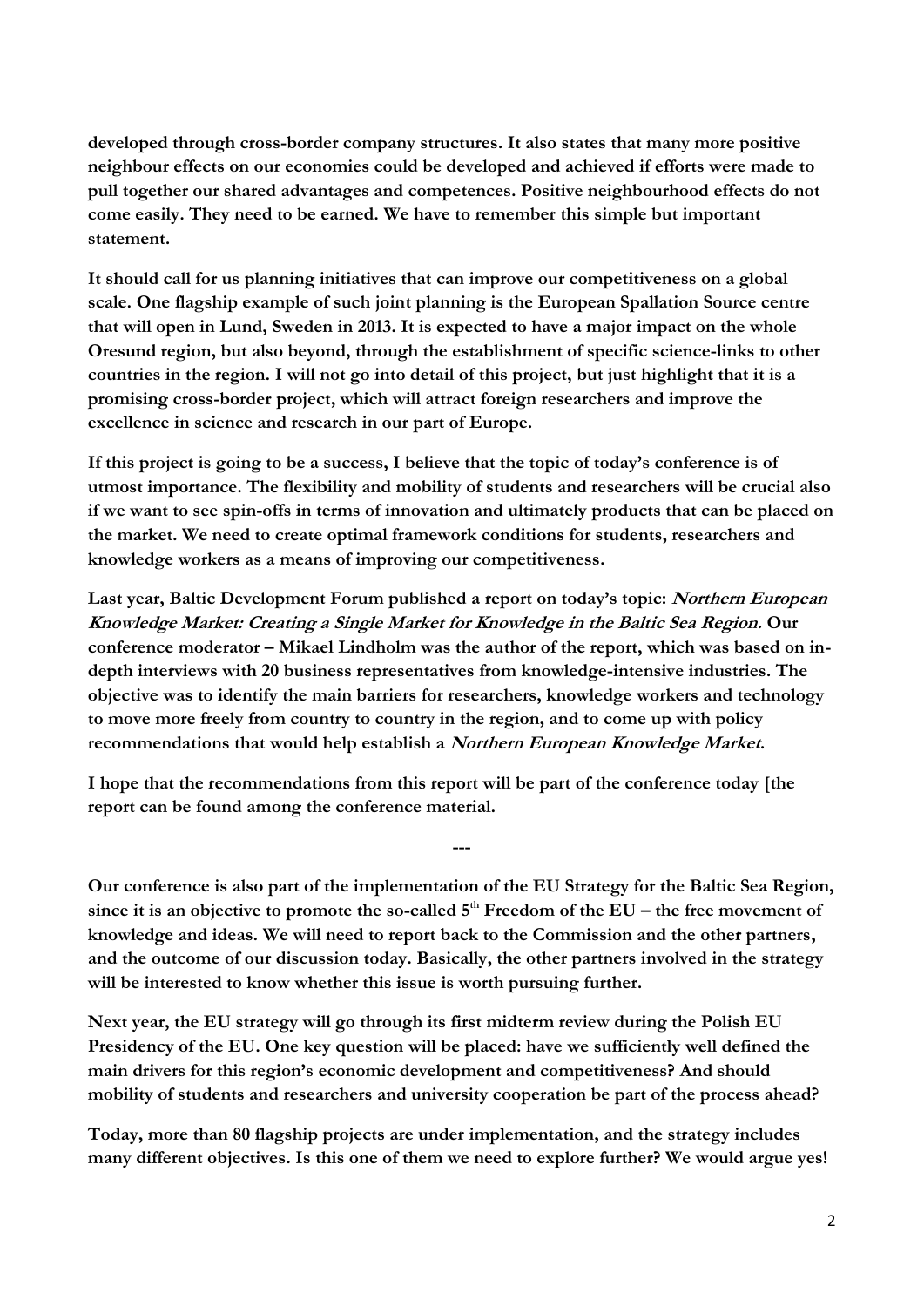**To our mind there is a need to introduce more focus in the EU strategy and to narrow down the number of priority areas and to place innovation and competitiveness high on the agenda. We also need to listen closely to the voice of the private sector in this process. Cluster organisations such as ScanBalt have a valuable experience that we need to draw on. Unfortunately, the private sector has not been sufficiently engaged in the EU strategy. It might be related to the fact that focus on competitiveness is not adequate.**

**Baltic Development Forum believes that mobility and cross border cooperation on innovation, research and talents need to be at the centre of the EU strategy. We need to place smart and green growth right on the top and thereby make a strong relationship between the Europe 2020 strategy and the EU strategy for the region.** 

**---**

**This year we asked the consultancy company Copenhagen Economic to make policy recommendations on how the EU strategy for the Baltic Sea Region could be closer linked to the Europe 2020 strategy. What should be the issues to concentrate on, given the fact that we should not expect more money from the EU and that national budgets are also restrained. How could we promote the private sector's competitiveness?**

**They came up with some recommendations that were presented to the Prime Ministers of the Baltic Sea Region and to President Barroso of the European Commission at our Summit in June this year.**

**One of the recommendations touches clearly on today's conference: Innovation policy priorities**

**I hope that the outcome of our conference will be of certain recommendations and that we can produce a small report on the issue. Otherwise, I fear that this part of the EU strategy will not survive a midterm review.**

**We should avoid such a process because we need to help President Barosso to see to that his Europe 2020 strategy gets off the ground. The Smart and Green Growth agenda is the agenda of the Nordic countries and hopefully the entire Baltic Sea Region.**

**We also need to help President Barroso and President von Rompoy since they have many other things on their plates. Since the adoption of the Europe 2020 in June, other topics have dominated the attention of the Heads of Government, illustrating that the economic situation in Europe is very heterogeneous at the moment.** 

**Ireland, Greece, Spain and Portugal are struggling very hard with the economic recession, their debt burden and the crisis of the financial sector. The situation is so dramatic that Von Rompoy said last week – ahead of a meeting of finance ministers from countries that use the euro – that "We're in a survival crisis".**

**When it comes to the micro economic conditions, we are also very different within the EU. The knowledge-intensive economies demand high innovation skills and certain policy**